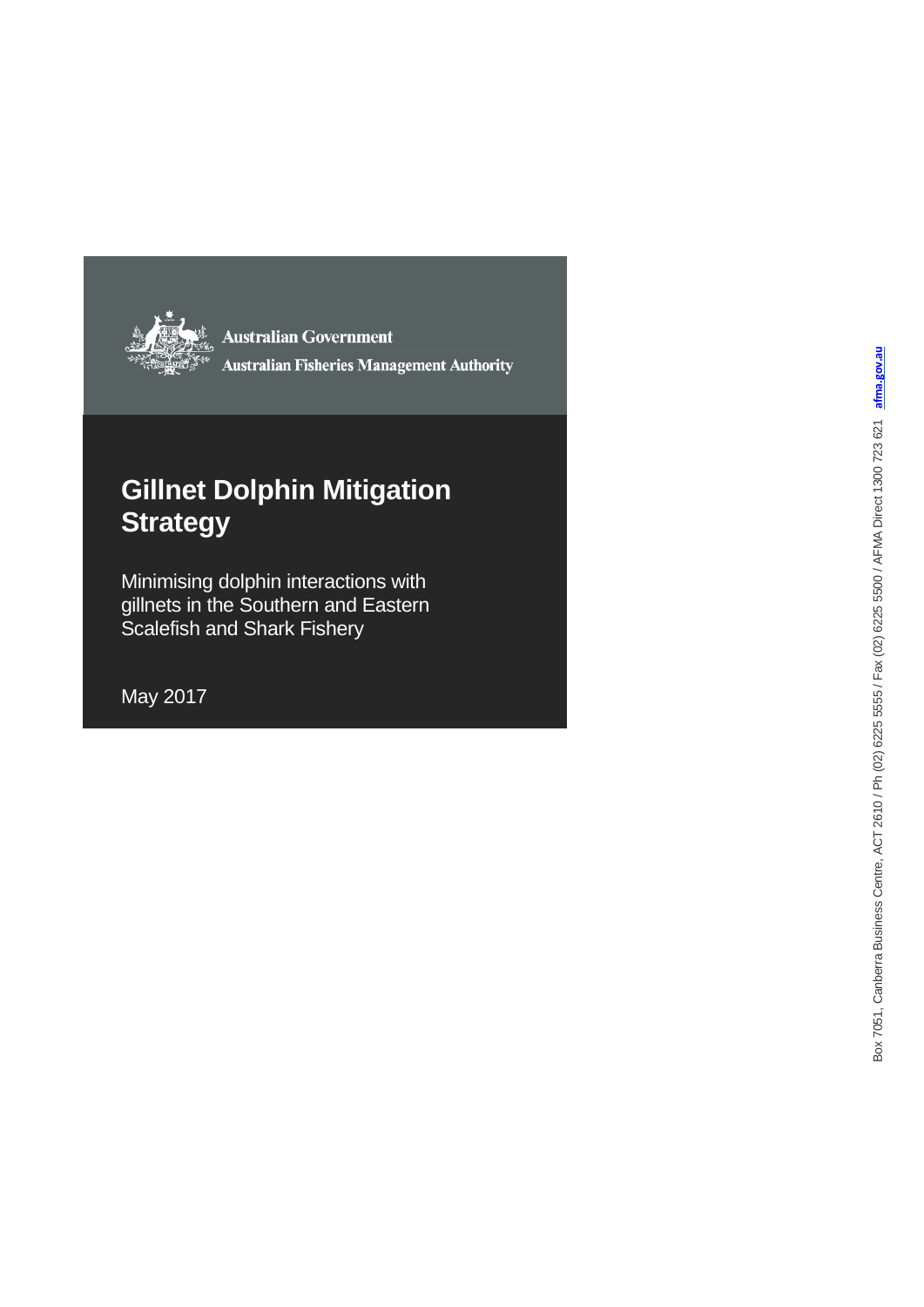# <span id="page-1-0"></span>**Contents**

| $\mathbf{1}$   |                                                                                                |  |  |  |  |  |
|----------------|------------------------------------------------------------------------------------------------|--|--|--|--|--|
| $\overline{2}$ |                                                                                                |  |  |  |  |  |
| 3              |                                                                                                |  |  |  |  |  |
| 4              |                                                                                                |  |  |  |  |  |
| 4.1            |                                                                                                |  |  |  |  |  |
| 4.2            |                                                                                                |  |  |  |  |  |
| 4.3            |                                                                                                |  |  |  |  |  |
| 4.4            |                                                                                                |  |  |  |  |  |
| 4.5            |                                                                                                |  |  |  |  |  |
| 5              |                                                                                                |  |  |  |  |  |
| 6              |                                                                                                |  |  |  |  |  |
| 7              |                                                                                                |  |  |  |  |  |
| 8              |                                                                                                |  |  |  |  |  |
|                | Appendix A: Best Practice Mitigation (to be updated as more information becomes available)  14 |  |  |  |  |  |
|                |                                                                                                |  |  |  |  |  |
|                |                                                                                                |  |  |  |  |  |
|                | Appendix D: Conservation status of dolphin species in southern Australian waters 19            |  |  |  |  |  |

# <span id="page-1-1"></span>**Tables**

| Table 3: Best practice mitigation measures (dependent on individual circumstances) for reducing<br>dolphin interactions with gillnets recommended by industry through the Dolphin Mitigation |  |
|----------------------------------------------------------------------------------------------------------------------------------------------------------------------------------------------|--|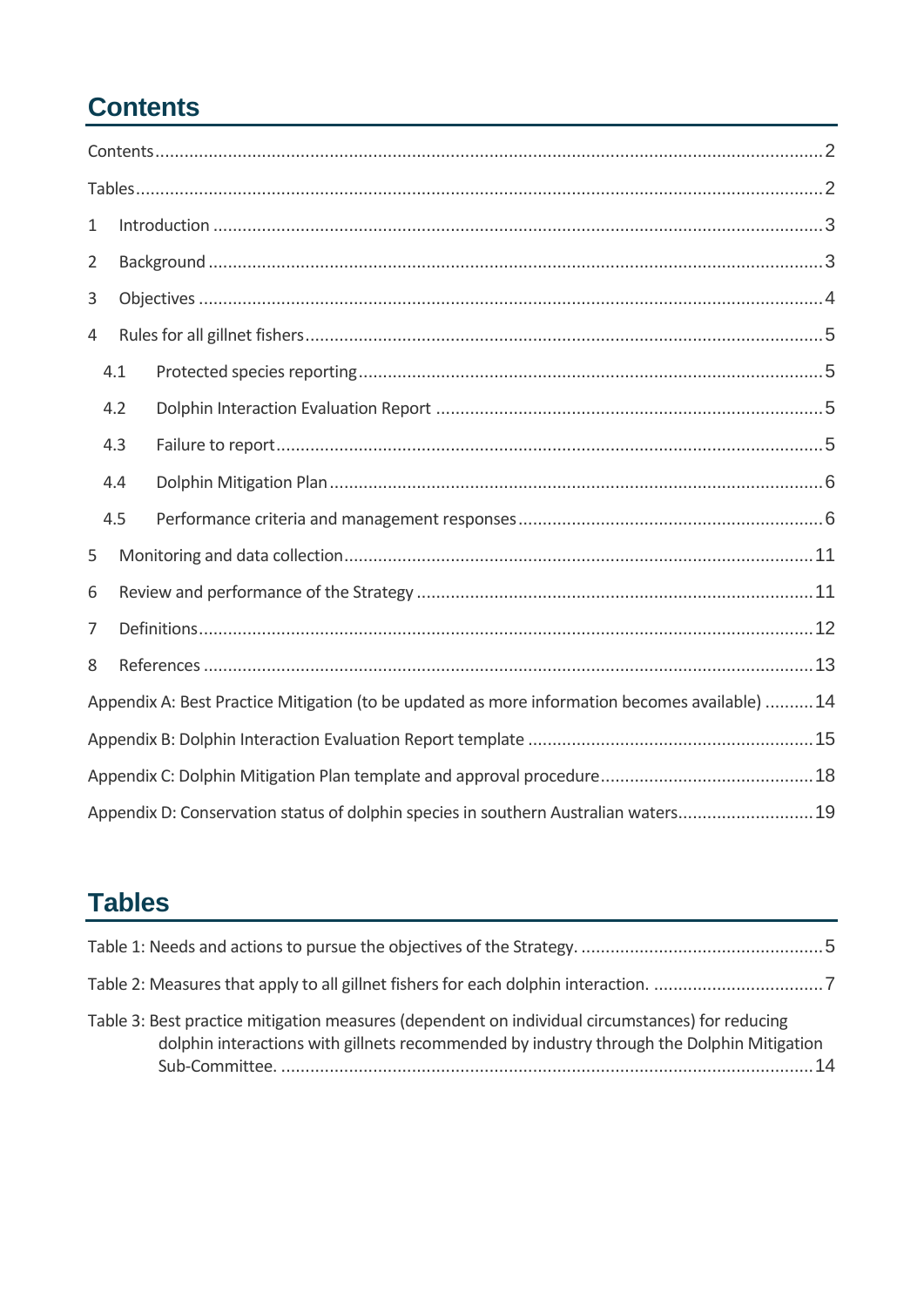## <span id="page-2-0"></span>**1 Introduction**

The Australian Fisheries Management Authority's (AFMA) overarching objective with respect to bycatch is to minimise fishing related impacts on bycatch species, including protected species, in a manner consistent with the principles of ecologically sustainable development. Further, commercial fisheries should not be detrimental to the survival or conservation status of any taxon and fishers are required to take all reasonable steps to ensure that protected species are not killed or injured.

In 2016, the AFMA Commission approved the following bycatch management principles for Commonwealth fisheries:

- Management responses are proportionate to the conservation status of affected species and Ecological Risk Assessment results;
- Consistency with Government policy and legislative objectives (including to 'avoid' and 'minimise') and existing national protected species management strategies such as Threat Abatement Plans and National Plans of Action is achieved;
- Incentives should encourage industry-led solutions to minimise bycatch of protected species utilising an individual accountability approach;
- Cumulative impact of Commonwealth fisheries on protected species is accounted for when making management decisions on mitigation; and
- There is appropriate and where possible, consistent monitoring and reporting arrangements across fisheries.

This Dolphin Mitigation Strategy (the Strategy) has been developed to be consistent with the AFMA Commission principles and aims to minimise dolphin interactions with gillnets in the Southern and Eastern Scalefish and Shark Fishery (SESSF) by adopting an individual responsibility approach to create incentives for fishers to innovate and adopt best practices.

This Strategy implements a management response for any dolphin interaction. For any subsequent interactions, a series of escalating management responses are applied to individual fishers culminating in closures for fishers who are unable to minimise their interactions.

## <span id="page-2-1"></span>**2 Background**

In response to a sharp increase in reports of dolphin interactions by gillnet fishers in waters off South Australia, AFMA closed an area of the Gillnet Hook and Trap Sector of the SESSF in September 2011. The closed area included waters known as the Coorong, to the east of Kangaroo Island where most of the dolphin interactions had occurred (the Coorong Zone). The closure significantly impacted shark fishing operators based in key ports such as Robe and Port Adelaide as well as a number of smaller ports including Victor Harbour, Cape Jervis and Southend. The closure resulted in a reduction of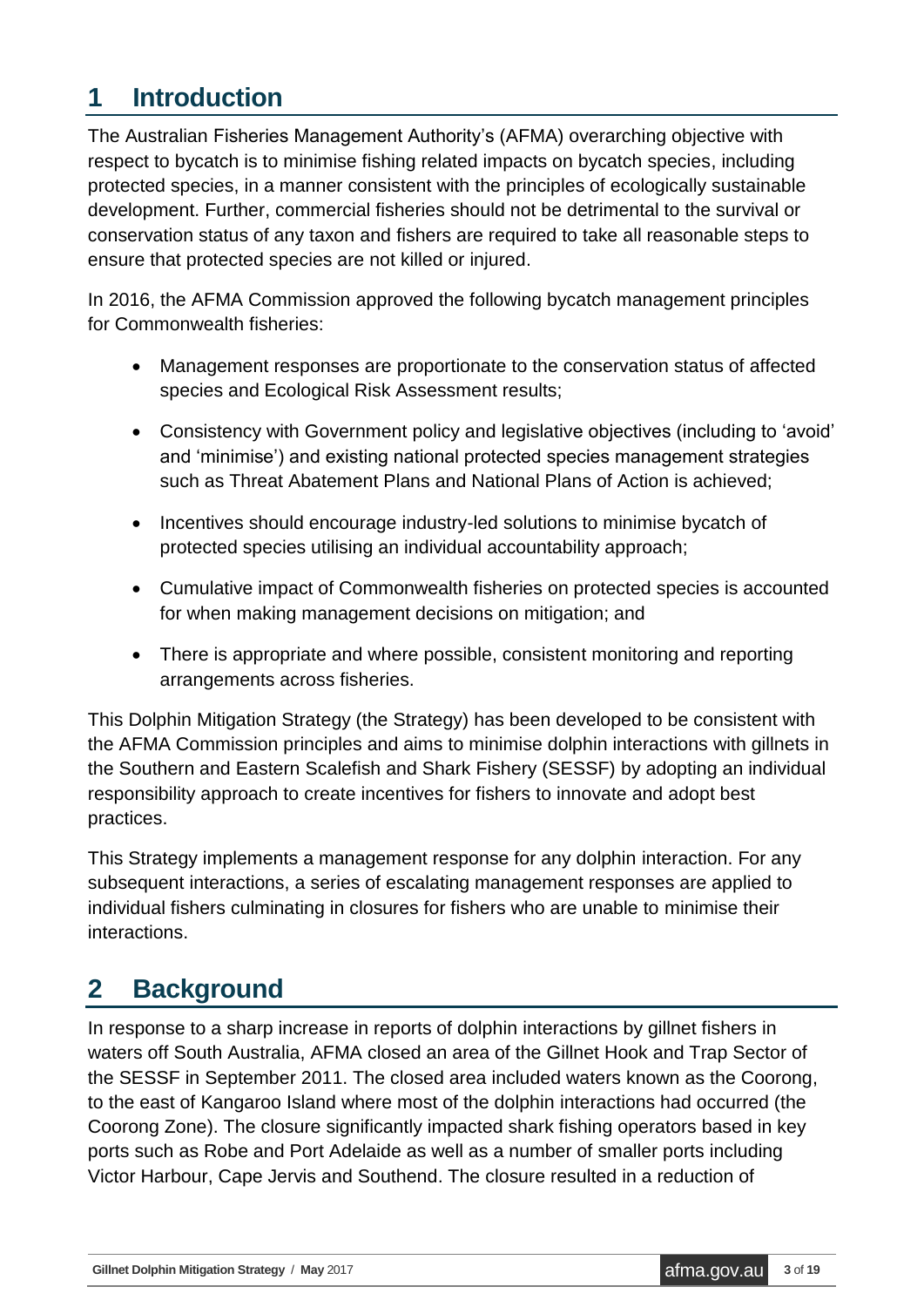approximately 80 per cent of the total South Australian catch compared to the years preceding the closure.

Such broad scale closures can unduly impact fishers who have avoided interactions and do not provide incentives for individuals to develop their own strategies to minimise dolphin interactions. Recognising this, the first stage of the Strategy came into effect in 2014 permitting fishing with gillnets in the Coorong Zone when operating in accordance with the Strategy. The second stage replaces the measures in the Coorong Zone and applies new measures for gillnet fishing across the entire SESSF.

This Strategy requires fishers to take responsibility for dolphin interactions and provides incentive for fishers to adopt best practices and innovate to minimise dolphin interactions.

## <span id="page-3-0"></span>**3 Objectives**

AFMA's overarching objective with respect to bycatch is to minimise fishing related impacts on bycatch species, including protected species, in a manner consistent with the principles of ecologically sustainable development. Further, the fishery should not be detrimental to the survival or conservation status of any taxon and fishers are required to take all reasonable steps to ensure that protected species are not killed or injured.

To pursue these overarching objectives, this Strategy aims to minimise dolphin interactions with gillnets in the SESSF by adopting an individual responsibility approach to create incentives for fishers to innovate and adopt best practices. Under the individual responsibility approach, fishers are responsible for their actions to minimise interactions and stay within defined performance criteria.

This is consistent with the pursuit of AFMA's objectives to ensure that the exploitation of fisheries resources is sustainable with regard to target and non-target species as well as the broader marine environment, and to maximise the net economic returns to the Australian community from the management of Australian fisheries.

This Strategy implements a framework to minimise dolphin interactions by:

- improving information on the nature of interactions between dolphins and fishing gear, particularly what species are interacted with
- providing incentives for individual operators to minimise dolphin interactions and implement and develop mitigation measures best suited to their circumstances and location
- <span id="page-3-1"></span> identifying options and best practice mitigation measures to support fishers in minimising dolphin interactions.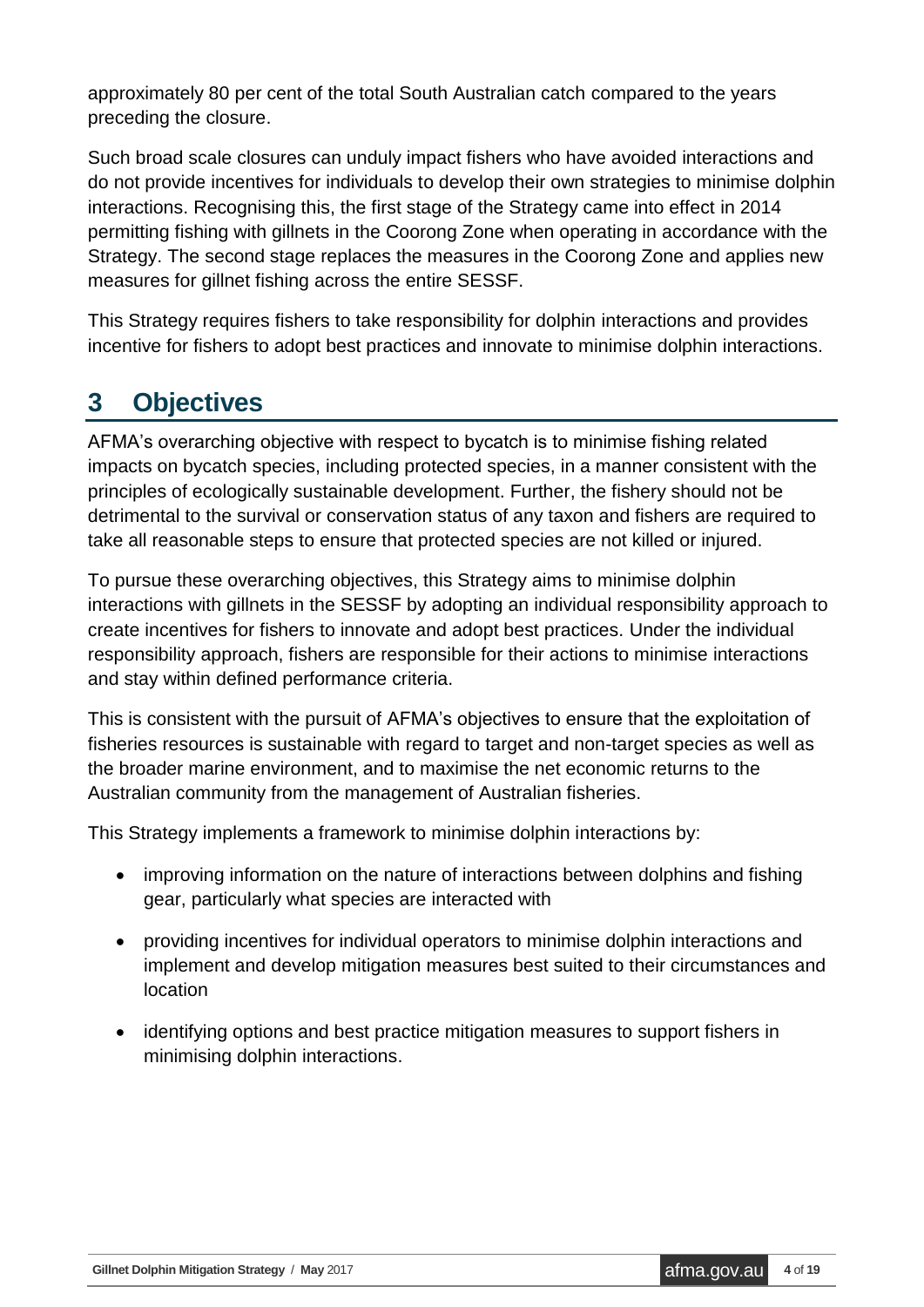**Table 1: Needs and actions to pursue the objectives of the Strategy.**

| <b>Needs</b>                                          | <b>Actions</b>                                                                                                                                  |
|-------------------------------------------------------|-------------------------------------------------------------------------------------------------------------------------------------------------|
| Accurate data on dolphin<br>interactions and support  | All fishers to complete a Dolphin Interaction Evaluation<br>$\bullet$<br>Report for any dolphin interaction.                                    |
| for fishers to adopt best<br>practice mitigation.     | AFMA to support electronic monitoring and electronic<br>$\bullet$<br>logbook uptake in the fishery.                                             |
|                                                       | Industry and AFMA identify, review and publish best<br>$\bullet$<br>practice mitigation options (see 'Best Practice<br>Mitigation' Appendix A). |
| Greater accountability and<br>stronger incentives for | Individual fishers are responsible for actions to<br>$\bullet$<br>minimise interactions.                                                        |
| individual fishers to<br>minimise dolphin             | Staged implementation of individual responsibility:<br>$\bullet$                                                                                |
| interactions.                                         | Management response for any dolphin<br>$\circ$<br>interaction.                                                                                  |
|                                                       | Escalating management response culminating in<br>$\circ$<br>closures for those operators who are unable to<br>minimise interactions.            |

## <span id="page-4-0"></span>**4 Rules for all gillnet fishers**

#### <span id="page-4-1"></span>**4.1 Protected species reporting**

All protected species interactions must be reported under AFMA's legislation and the *Environment Protection and Biodiversity Conservation Act 1999* (EPBC Act)*.* A Listed Marine and Threatened Species form in the daily fishing logbook (paper or electronic) must be completed for all protected species interactions, including dolphins. AFMA has distributed a dolphin identification guide to assist operators to record interactions to a species level.

#### <span id="page-4-2"></span>**4.2 Dolphin Interaction Evaluation Report**

In addition to completing a Listed Marine and Threatened Species form in the daily fishing logbook, a Dolphin Interaction Evaluation Report must be completed and sent to AFMA within 48 hours of landing. This report contains more specific detail about the circumstances of the interaction, and allows AFMA to evaluate if there are any factors that contribute to interactions for consideration by the Commonwealth Marine Mammal Working Group. A Dolphin Interaction Evaluation Report template is at Appendix B.

#### <span id="page-4-3"></span>**4.3 Failure to report**

Where an operator fails to report a dolphin interaction, potential penalties may apply under the *Fisheries Management Act 1991* or the EPBC Act. In addition, to ensure that this Strategy is supported by accurate information, AFMA may require 100 per cent monitoring (observer or 100 per cent electronic monitoring review) for protected species interactions, charged on a fee-for-service basis.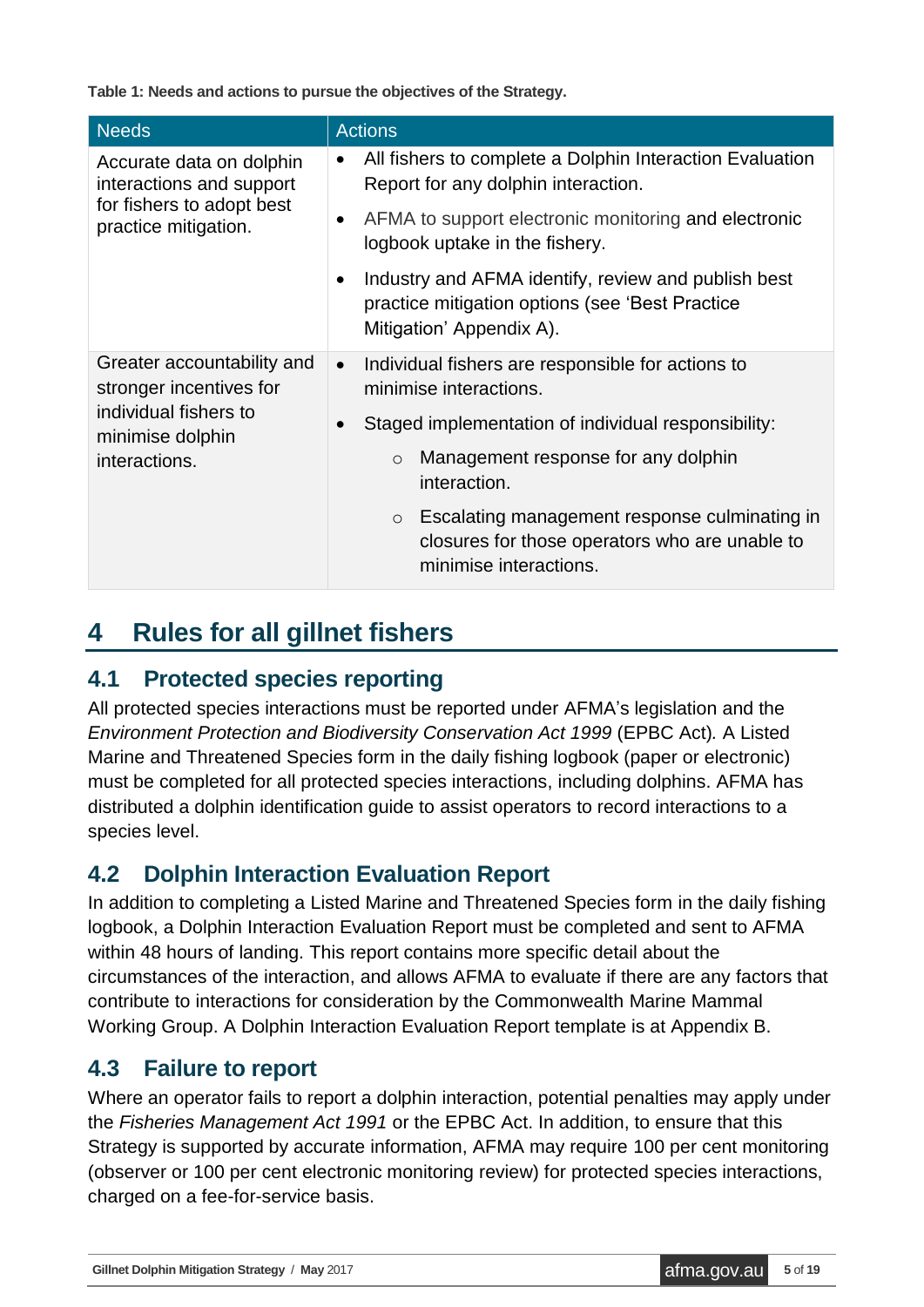#### <span id="page-5-0"></span>**4.4 Dolphin Mitigation Plan**

Before commencing fishing with gillnets after 30 November 2017, all gillnet vessels in the fishery must have an approved Dolphin Mitigation Plan that outlines what actions are being taken by the fisher to minimise dolphin interactions on that particular vessel (see Appendix C). Given that this Strategy is based on an individual responsibility approach, AFMA does not prescribe specific mitigation measures that must be included in the Dolphin Mitigation Plan. AFMA will only approve a Dolphin Mitigation Plan where it is satisfied the plan details actions to minimise interactions being taken in the following areas:

- fishing practices (e.g. how you are setting relative to tide)
- gear setup (e.g. any changes or modifications to gear from previous seasons)
- mitigation devices (e.g. any mitigation or modifications)

Dolphin Mitigation Plans (Appendix C) must be updated by an operator if there are any changes to actions being taken to minimise dolphin interactions. The updated version must be approved by AFMA before implementation and recommencing fishing. AFMA may review electronic monitoring footage of any dolphin interactions to ensure that operators are operating in accordance with their Dolphin Mitigation Plan, and may require increased monitoring (observer or electronic monitoring) to confirm appropriate mitigation strategies are being used by the operator.

#### <span id="page-5-1"></span>**4.5 Performance criteria and management responses**

This Strategy adopts the Maximum Interaction Rate as its key performance criteria. The current Maximum Interaction Rate of one dolphin per 210 000 metres<sup>1</sup> of gillnet set has been applied since 2014. In the absence of comprehensive information about dolphin populations, the rate was adopted as a more precautionary rate than the one dolphin in 126 000 metres caught over 12 months to September 2011 that led to the closure of the Coorong Zone. The Maximum Interaction Rate will be reviewed at regular intervals as outlined in section six and may be adjusted to reflect additional data on interactions and improved information about dolphin population sizes.

<span id="page-5-2"></span>The performance criteria and management responses are set out in Table 2 and ensure that a fisher cannot continue fishing unchecked if they have an ongoing interaction problem. For each criterion there is an associated management response that escalates to the point where an individual fisher cannot continue fishing with gillnets in the fishery.

<sup>1</sup> <sup>1</sup> Equivalent to 50 gillnet sets of 4200 metres.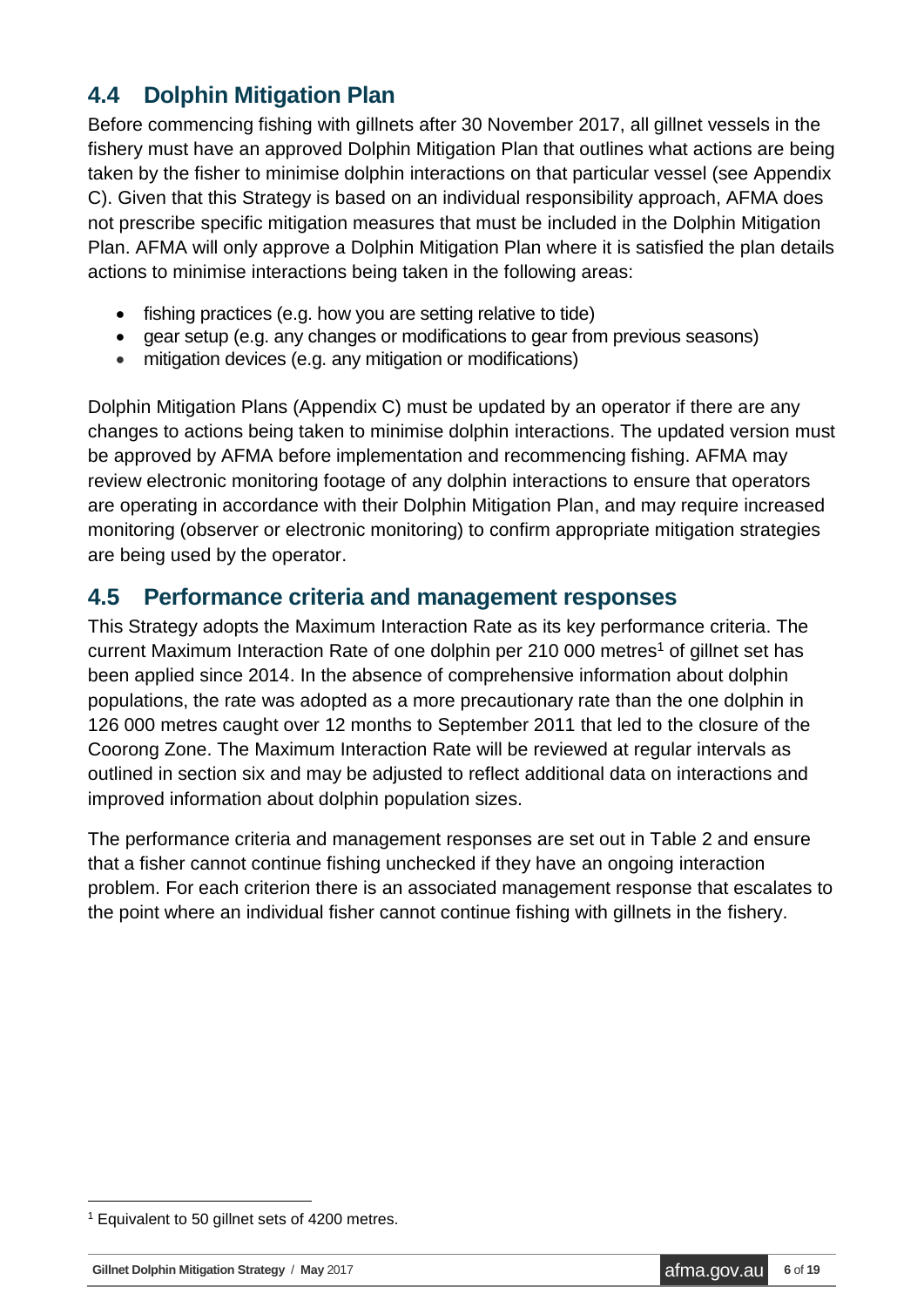**Table 2: Criteria that apply to all gillnet fishers for each dolphin interaction.**

| Performance criteria (triggers)                                                                                                                                      | <b>Fisher and management response</b>                                                                                                                                                                                                                                                                                                                                                                                                                                                                                                                                                         |  |  |  |  |
|----------------------------------------------------------------------------------------------------------------------------------------------------------------------|-----------------------------------------------------------------------------------------------------------------------------------------------------------------------------------------------------------------------------------------------------------------------------------------------------------------------------------------------------------------------------------------------------------------------------------------------------------------------------------------------------------------------------------------------------------------------------------------------|--|--|--|--|
| Any dolphin interaction                                                                                                                                              |                                                                                                                                                                                                                                                                                                                                                                                                                                                                                                                                                                                               |  |  |  |  |
| Any dolphin interactions in a<br>single gear set.                                                                                                                    | The operator must submit a Listed<br>Marine and Threatened Species form<br>in the daily fishing logbook.<br>The operator must complete a Dolphin<br>Interaction Evaluation Report and<br>submit it to AFMA within 48 hours of<br>landing at the end of the trip.                                                                                                                                                                                                                                                                                                                              |  |  |  |  |
| <b>Additional dolphin interactions</b>                                                                                                                               |                                                                                                                                                                                                                                                                                                                                                                                                                                                                                                                                                                                               |  |  |  |  |
| Three or more dolphin<br>interactions across three or<br>more gillnet sets in a single<br><b>Review Period.</b>                                                      | In addition to the required Listed Marine<br>and Threatened Species form and the<br><b>Dolphin Interaction Evaluation Report:</b><br>the operator must immediately cease<br>fishing with gillnets and return to port<br>until authorised by AFMA to<br>recommence fishing with gillnets<br>an AFMA or AFMA- approved reviewer<br>must review interaction factors<br>including reviewing electronic<br>monitoring footage (fee-for-service).                                                                                                                                                   |  |  |  |  |
| Maximum dolphin interactions in a                                                                                                                                    |                                                                                                                                                                                                                                                                                                                                                                                                                                                                                                                                                                                               |  |  |  |  |
| review period<br>Six or more dolphin interactions<br>where the Maximum Interaction<br>Rate has not been exceeded in<br>either of the previous two review<br>periods. | In addition to the required Listed Marine and<br>Threatened Species form and the Dolphin<br><b>Interaction Evaluation Report:</b><br>the operator must immediately cease<br>fishing with gillnets and return to port<br>until authorised by AFMA to<br>recommence fishing with gillnets<br>an AFMA or an AFMA- approved<br>reviewer must review interaction<br>factors including reviewing electronic<br>monitoring footage (fee for service).<br>For any subsequent dolphin interaction within<br>the same review period, the operator must<br>cease fishing and return to port. A review of |  |  |  |  |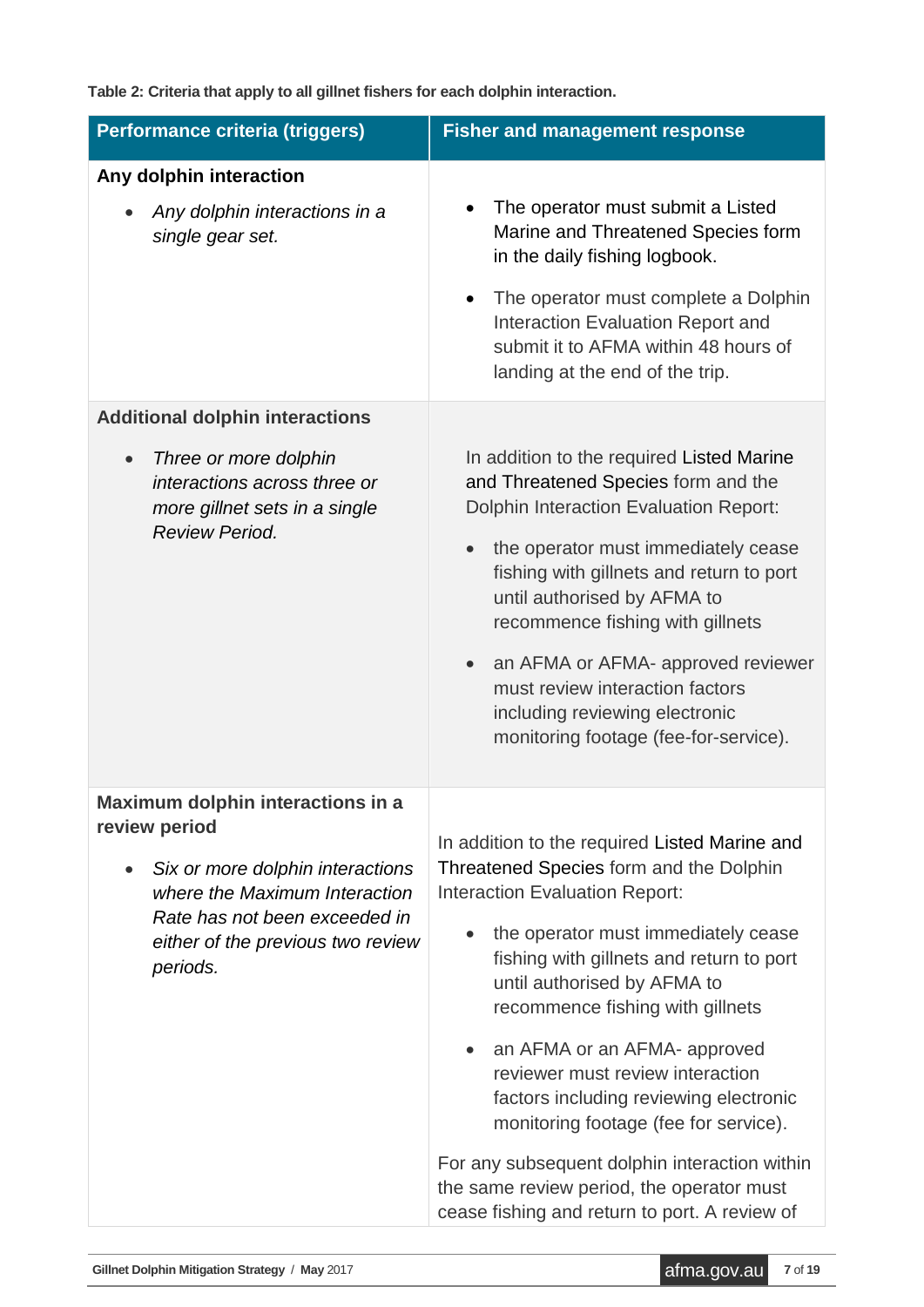| Performance criteria (triggers)                                                                                                                                                                                                                                   | <b>Fisher and management response</b>                                                                                                                                                                                                                                                                                                                                                                                                                                                                                                                                                                                                      |
|-------------------------------------------------------------------------------------------------------------------------------------------------------------------------------------------------------------------------------------------------------------------|--------------------------------------------------------------------------------------------------------------------------------------------------------------------------------------------------------------------------------------------------------------------------------------------------------------------------------------------------------------------------------------------------------------------------------------------------------------------------------------------------------------------------------------------------------------------------------------------------------------------------------------------|
|                                                                                                                                                                                                                                                                   | the Dolphin Mitigation Plan by AFMA or an<br>AFMA- approved reviewer must occur prior to<br>recommencing fishing.                                                                                                                                                                                                                                                                                                                                                                                                                                                                                                                          |
| <b>Maximum dolphin interactions</b><br>across multiple review periods<br>Six or more dolphin interactions<br>during a single review period<br>where the operator has<br>exceeded the Maximum<br>Interaction Rate in either of the<br>previous two review periods. | The operator ceases fishing<br>immediately and is excluded from<br>fishing using gillnets in the fishery for<br>six months.<br>AFMA or AFMA- approved reviewer to<br>inspect boat to identify interaction<br>factors and assist the operator to<br>review and update Dolphin Mitigation<br>Plan (fee-for-service). The plan must<br>be submitted and approved by AFMA<br>before the operator can continue<br>fishing with gillnets in the fishery.<br>An AFMA Observer or bycatch officer<br>must be carried (fee-for-service) on the<br>first subsequent fishing trip to observe<br>the implementation of the Dolphin<br>Mitigation Plan. |
| <b>Single review period</b>                                                                                                                                                                                                                                       |                                                                                                                                                                                                                                                                                                                                                                                                                                                                                                                                                                                                                                            |
| At the end of a Review Period<br>the interaction rate exceeds the<br><b>Maximum Interaction Rate.</b>                                                                                                                                                             | AFMA or AFMA- approved reviewer to<br>inspect boat to identify interaction<br>factors and assist the operator to<br>review and update Dolphin Mitigation<br>Plan (fee-for-service).<br>The plan must be submitted and<br>approved by AFMA or an AFMA-<br>approved reviewer before the operator<br>can continue fishing with gillnets in the<br>fishery.                                                                                                                                                                                                                                                                                    |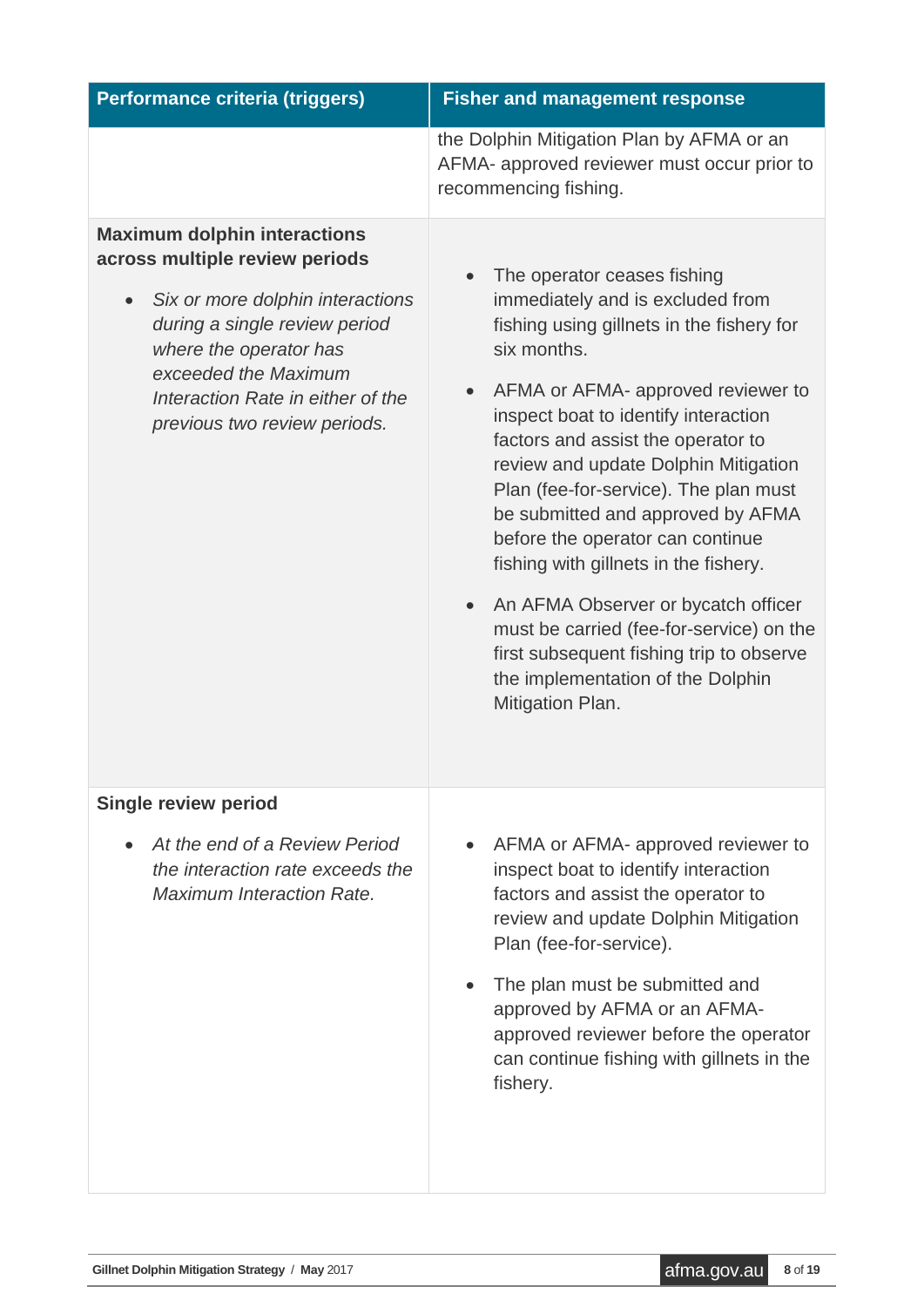| Performance criteria (triggers)                                                                                                                        | <b>Fisher and management response</b>                                                                                                                                                                                                                                                                                                                                                                                                                                                                                                                                                                                                                                               |  |  |  |  |
|--------------------------------------------------------------------------------------------------------------------------------------------------------|-------------------------------------------------------------------------------------------------------------------------------------------------------------------------------------------------------------------------------------------------------------------------------------------------------------------------------------------------------------------------------------------------------------------------------------------------------------------------------------------------------------------------------------------------------------------------------------------------------------------------------------------------------------------------------------|--|--|--|--|
| <b>Second consecutive review period</b>                                                                                                                |                                                                                                                                                                                                                                                                                                                                                                                                                                                                                                                                                                                                                                                                                     |  |  |  |  |
| At the end of the Review Period<br>the interaction rate exceeds the<br><b>Maximum Interaction Rate for a</b><br>second consecutive review<br>period.   | AFMA or AFMA- approved reviewer to<br>inspect boat to identify interaction<br>factors and assist the operator to<br>review and update Dolphin Mitigation<br>Plan (fee-for-service). The plan must<br>be submitted and approved by AFMA<br>before the operator can continue<br>fishing with gillnets in the fishery.<br>An AFMA Observer or bycatch officer<br>must be carried (fee-for-service) on the<br>first subsequent fishing trip to observe<br>the implementation of the Dolphin<br>Mitigation Plan.                                                                                                                                                                         |  |  |  |  |
| Third consecutive review period                                                                                                                        |                                                                                                                                                                                                                                                                                                                                                                                                                                                                                                                                                                                                                                                                                     |  |  |  |  |
| At the end of the Review Period<br>$\bullet$<br>the interaction rate exceeds the<br>Maximum Interaction Rate for a<br>third consecutive review period. | The operator is excluded from fishing<br>using gillnets in the fishery for the next<br>six month review period.<br>AFMA or AFMA- approved reviewer to<br>$\bullet$<br>inspect boat to identify interaction<br>factors and assist the operator to<br>review and update the Dolphin<br>Mitigation Plan (fee-for-service).<br>The plan must be submitted and<br>approved by AFMA or an AFMA-<br>approved reviewer before the operator<br>can continue fishing with gillnets in the<br>fishery.<br>An AFMA Observer or bycatch officer<br>must be carried (fee-for-service) on the<br>first subsequent fishing trip to observe<br>the implementation of the Dolphin<br>Mitigation Plan. |  |  |  |  |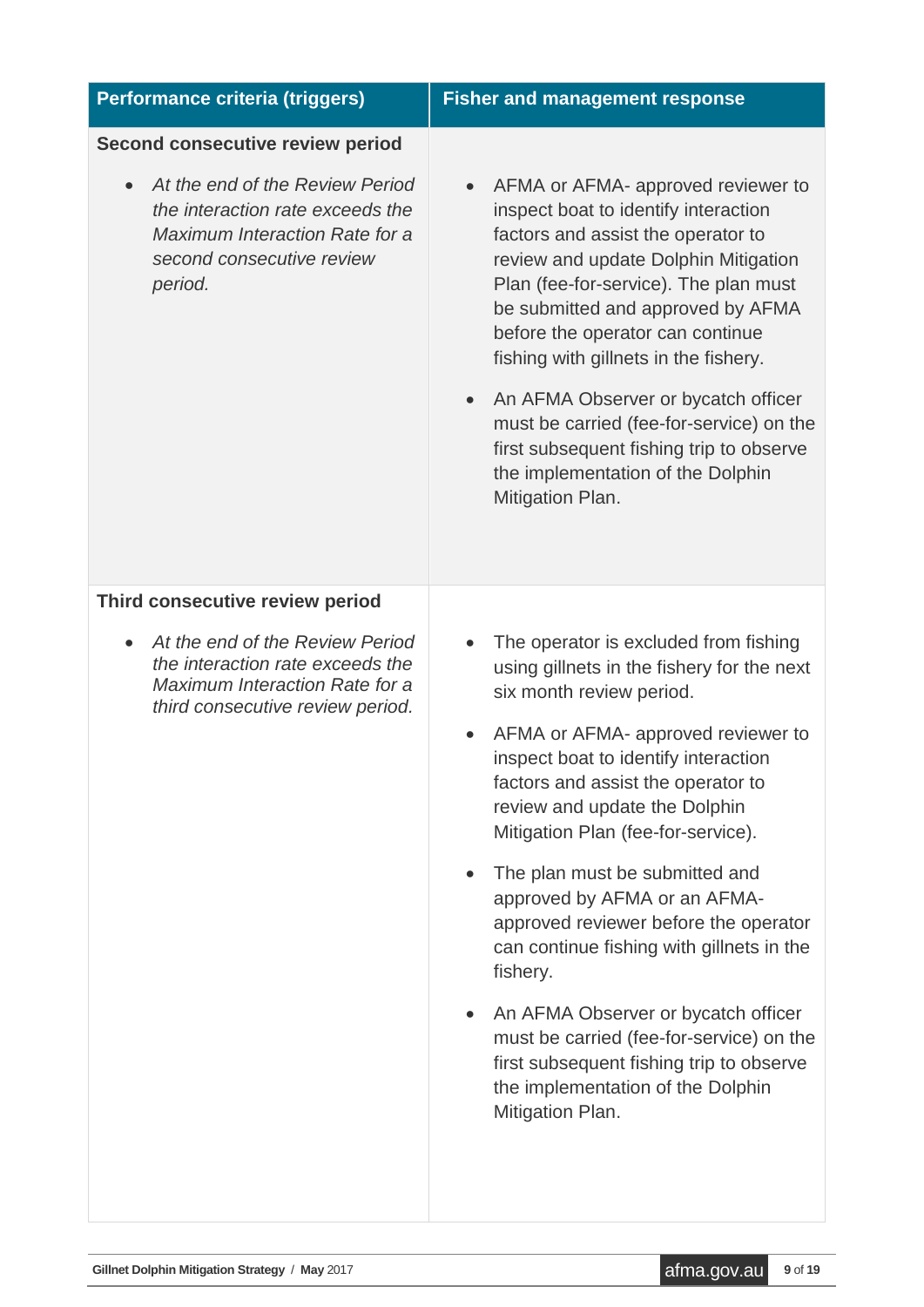| Performance criteria (triggers)                                                                                                                                                                                     | <b>Fisher and management response</b>                                                                                                                                                  |  |  |  |  |
|---------------------------------------------------------------------------------------------------------------------------------------------------------------------------------------------------------------------|----------------------------------------------------------------------------------------------------------------------------------------------------------------------------------------|--|--|--|--|
| <b>Review period following exclusion</b>                                                                                                                                                                            |                                                                                                                                                                                        |  |  |  |  |
| At the end of the Review Period<br><i>immediately following a period</i><br>where the operator was<br>excluded from fishing using<br>gillnets in the fishery, the<br>operator:<br>exceeds the Maximum<br>$\bigcirc$ | The operator is excluded from fishing<br>using gillnets in the fishery for 12<br>months.<br>AFMA or AFMA- approved reviewer to<br>$\bullet$<br>review interaction factors and assist   |  |  |  |  |
| Interaction Rate, or<br>has six or more dolphin<br>$\circ$<br>interactions within the                                                                                                                               | the operator to review and update<br>Dolphin Mitigation Plan (fee-for-<br>service).                                                                                                    |  |  |  |  |
| review period.                                                                                                                                                                                                      | The plan must be submitted and<br>approved by AFMA before the operator<br>can continue fishing with gillnets in the<br>fishery.                                                        |  |  |  |  |
|                                                                                                                                                                                                                     | • An AFMA Observer or bycatch officer<br>must be carried (fee-for-service) on the<br>first subsequent fishing trip to observe<br>the implementation of the Dolphin<br>Mitigation Plan. |  |  |  |  |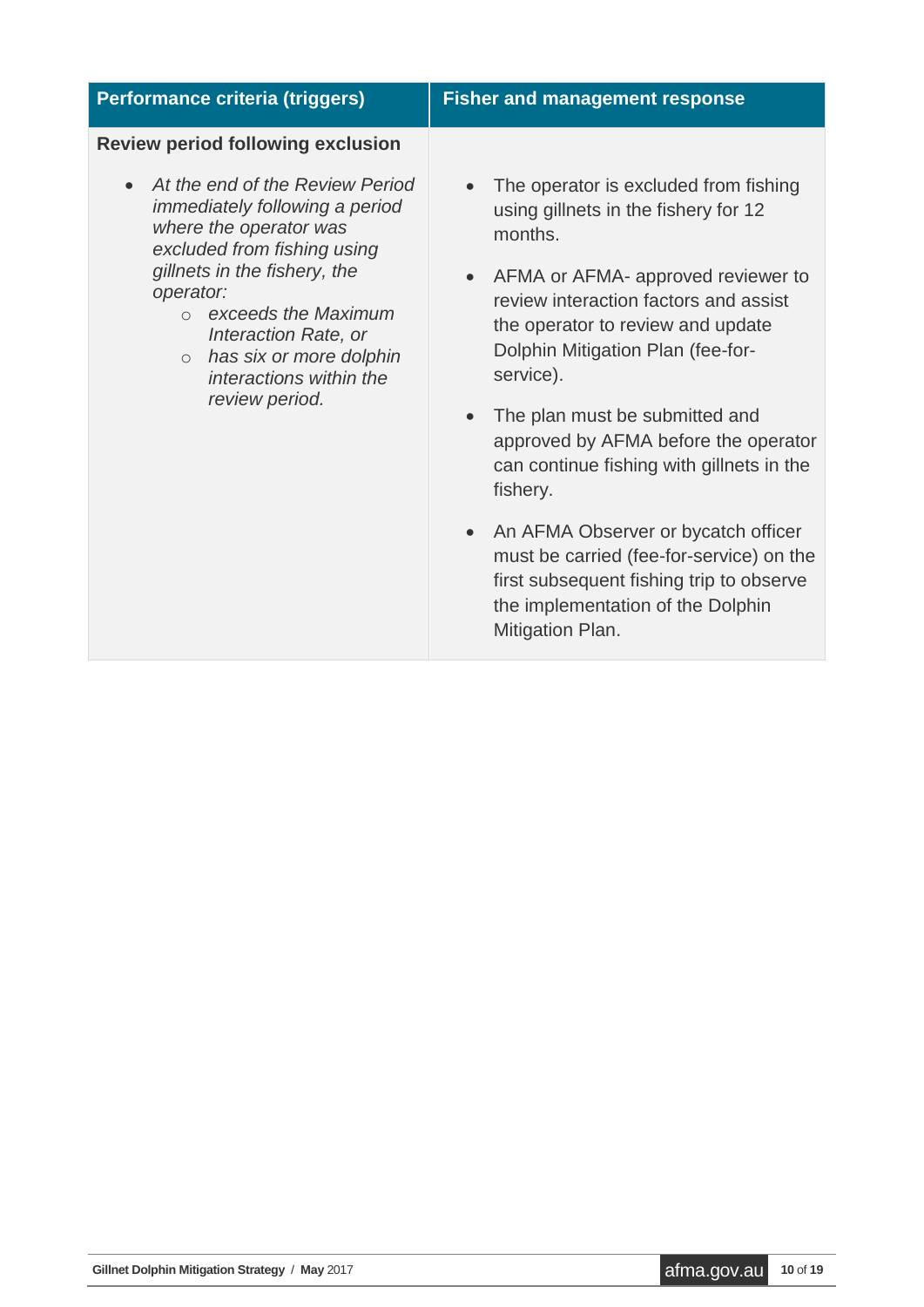## <span id="page-10-0"></span>**5 Monitoring and data collection**

The success of the Strategy relies on accurate reporting of dolphin interactions to ensure that the management responses described in the Strategy continue to be effective at minimising dolphin interactions in gillnets. To measure this, AFMA collects the following information:

- the quantity and nature of dolphin interactions (including species identification)
- spatial and temporal information on dolphin interactions
- effectiveness of mitigation strategies (gear type & behavioural adaptation).

This information is primarily collected through logbook reporting by fishers (verified through electronic monitoring) as well as through Dolphin Interaction Evaluation Reports submitted to AFMA by industry following any dolphin interaction.

All full time<sup>2</sup> gillnet vessels in the SESSF are required to have electronic monitoring systems installed. Electronic monitoring ensures that AFMA and scientists have an accurate record of the majority of catch and effort in a fishery. This is achieved through independent verification of logbook data, including reporting protected species interactions.

A minimum of 10 per cent of all gillnet fishing activity recorded by electronic monitoring is currently independently reviewed across the fishery to verify reporting of interactions with protected species. AFMA may increase the review of electronic monitoring footage for an operator, or require the carriage of an AFMA observer (fee-for-service), if there is an increase in reported dolphin interactions, or concerns about non-reporting of dolphin interactions, to ensure that they are operating in accordance with their Dolphin Mitigation Plan.

## <span id="page-10-1"></span>**6 Review and performance of the Strategy**

Performance of individual fishers is monitored against the performance criteria set out in this Strategy.

AFMA will review the Strategy's performance against its objectives after the first year, and every two years after that, with advice from the Commonwealth Marine Mammal Working Group. This Strategy is intended to be adaptive and integrate improved information as needed on:

- any trends identified in Dolphin Interaction Evaluation Reports
- dolphin conservation status and population abundance (see Appendix D)
- the cumulative impact of interactions on dolphin populations
- the effectiveness of management measures in mitigating interactions.

1

<sup>&</sup>lt;sup>2</sup> Currently this means operators who fish more than 49 days per fishing season, but this may change to ensure that a minimum of 90 per cent of gillnet fishing effort is covered by electronic monitoring.

**Gillnet Dolphin Mitigation Strategy** / May 2017<br>**Afma.gov.au 11** of **19**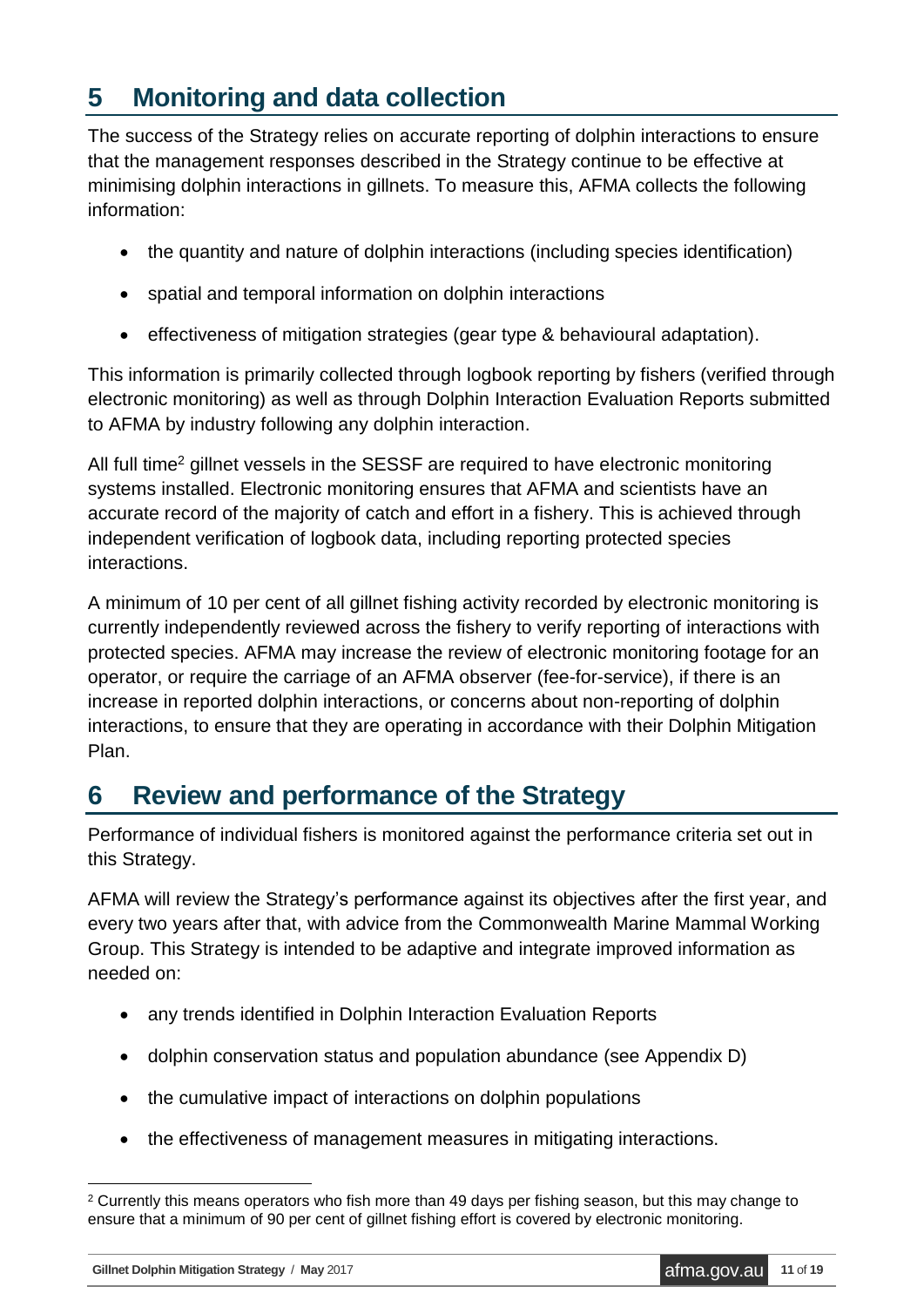AFMA, with advice from the CMMWG, will also continue to review the cumulative level of dolphin interactions across Commonwealth fisheries.

# <span id="page-11-0"></span>**7 Definitions**

| <b>Term</b>                                  | <b>Definition</b>                                                                                                                                                                                                                                                                                                                                                                                                                                                                                                                                                                                                                                                                                                                                                                                                                                                                                  |  |  |  |  |
|----------------------------------------------|----------------------------------------------------------------------------------------------------------------------------------------------------------------------------------------------------------------------------------------------------------------------------------------------------------------------------------------------------------------------------------------------------------------------------------------------------------------------------------------------------------------------------------------------------------------------------------------------------------------------------------------------------------------------------------------------------------------------------------------------------------------------------------------------------------------------------------------------------------------------------------------------------|--|--|--|--|
| <b>Coorong Zone</b>                          | The area of the Coorong Zone is the part of the Australian Fishing<br>Zone and coastal waters of the State of South Australia contained<br>within and bounded by a line:<br>a) Starting at the intersection of 137° 08'E and the low water<br>mark of Kangaroo Island;<br>b) Then south to 36° 24'S 137° 08'E;<br>c) Then southeast to $37^{\circ}$ 00'S $138^{\circ}$ 50'E;<br>d) Then southeast to the intersection of 37° 09' 24"S and the low<br>water mark of the coast of mainland Australia in the vicinity of<br>Cape Dombey;<br>e) Then generally northwest along the coast of mainland<br>Australia to the intersection of 138° 08'E and the low water<br>mark;<br>Then south to the intersection of 138° 08'E and the low water<br>$f$ )<br>mark of Kangaroo Island in the vicinity of Cape Willoughby;<br>g) Then generally southwest along the coast to the point of<br>commencement. |  |  |  |  |
| <b>Dolphin</b>                               | A marine mammal in the family Delphinidae.                                                                                                                                                                                                                                                                                                                                                                                                                                                                                                                                                                                                                                                                                                                                                                                                                                                         |  |  |  |  |
| <b>Fishing Season</b>                        | The 12 month fishing season as determined for the Southern and<br>Eastern Scalefish and Shark Fishery commencing on 1 May and<br>concluding on 30 April in the following year.                                                                                                                                                                                                                                                                                                                                                                                                                                                                                                                                                                                                                                                                                                                     |  |  |  |  |
| <b>Fishing Trip</b>                          | The time between leaving port and returning to port and unloading.                                                                                                                                                                                                                                                                                                                                                                                                                                                                                                                                                                                                                                                                                                                                                                                                                                 |  |  |  |  |
| <b>Gear Set</b>                              | The act of deploying gillnet fishing equipment.                                                                                                                                                                                                                                                                                                                                                                                                                                                                                                                                                                                                                                                                                                                                                                                                                                                    |  |  |  |  |
| <b>Industry</b><br>association               | Means either the Southern Shark Industry Alliance Incorporated or<br>Sustainable Shark Fishing Association.                                                                                                                                                                                                                                                                                                                                                                                                                                                                                                                                                                                                                                                                                                                                                                                        |  |  |  |  |
| <b>Interaction</b>                           | Any physical contact between fishing gear or a vessel and a dolphin.                                                                                                                                                                                                                                                                                                                                                                                                                                                                                                                                                                                                                                                                                                                                                                                                                               |  |  |  |  |
| <b>Marine Mammal</b><br><b>Working Group</b> | A group established by AFMA to provide advice on issues relating to<br>marine mammals. It consists of scientists and representatives from<br>State and Federal government departments, environmental groups<br>and the fishing industry.                                                                                                                                                                                                                                                                                                                                                                                                                                                                                                                                                                                                                                                           |  |  |  |  |
| <b>Maximum</b><br><b>Interaction Rate</b>    | One dolphin interaction per 210 000 metres of gillnet set.                                                                                                                                                                                                                                                                                                                                                                                                                                                                                                                                                                                                                                                                                                                                                                                                                                         |  |  |  |  |
| <b>Operator</b>                              | The holder, or any person acting on behalf of the holder, of a:<br>a) Gillnet Boat Statutory Fishing Right;<br>b) South Australian Coastal Waters Gillnet Permit;<br>c) South Australian Coastal Waters Net and Hook Permit;<br>and/or<br>d) South Australian Coastal Waters Unknown Method Permit;<br>e) Tasmanian Coastal Waters Gillnet Permit;<br>Tasmanian Coastal Waters Net and Hook Permit; and/or<br>f)<br>Tasmanian Rock Lobster Permit.<br>g)                                                                                                                                                                                                                                                                                                                                                                                                                                           |  |  |  |  |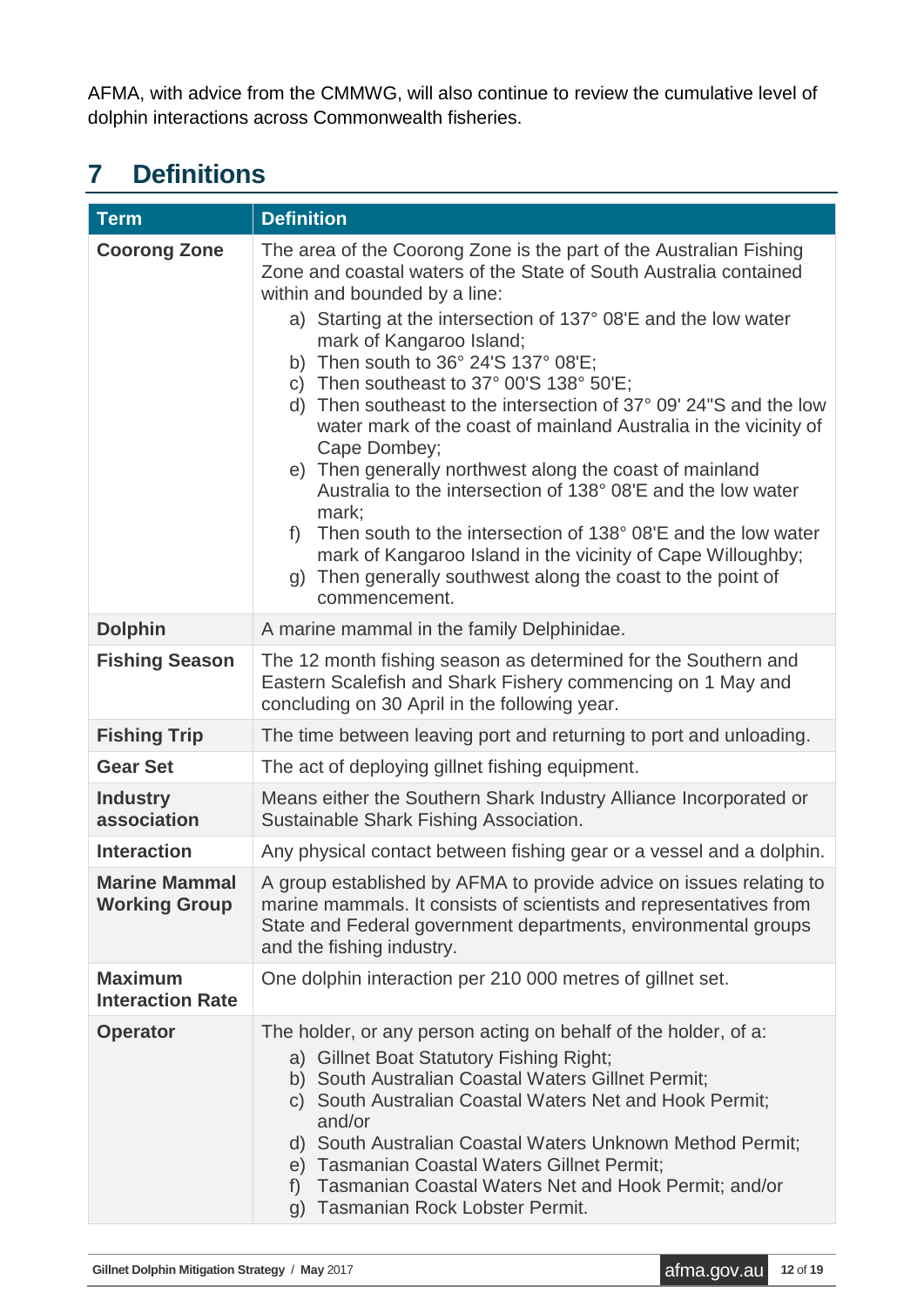| Term                 | Definition                                                                                                                    |
|----------------------|-------------------------------------------------------------------------------------------------------------------------------|
| <b>Review Period</b> | Either of the first six months or second six months of the Fishing<br>Season in which the operator has fished using gillnets. |

#### <span id="page-12-0"></span>**8 References**

Bannister, J.L., Kemper, C.M. and Warneke, R.M. (1996*). The Action Plan for Australian Cetaceans. Australian Nature Conservation Agency*: Canberra vii 242 pp.

Culik, B. M. 2004. *Review of Small Cetaceans. Distribution, Behaviour, Migration and Threats. Compiled for CMS*. Illustrations by Maurizio Wurtz, Artescienza. UNEP / CMS Secretariat, Bonn, Germany. 343 pages.

Mackay, A.I., Goldsworthy, S.D. and Harrison, S. South Australian Research and Development Institute (Aquatic Sciences) 2016. *Critical knowledge gaps: estimating potential maximum cumulative anthropogenic mortality limits of key marine mammal species to inform management*. Adelaide, 2016.

Ross, G.J.B 2006. *Review of the Conservation Status of Australia's Smaller Whales and Dolphins. Department of Environment*: Canberra 124 pp.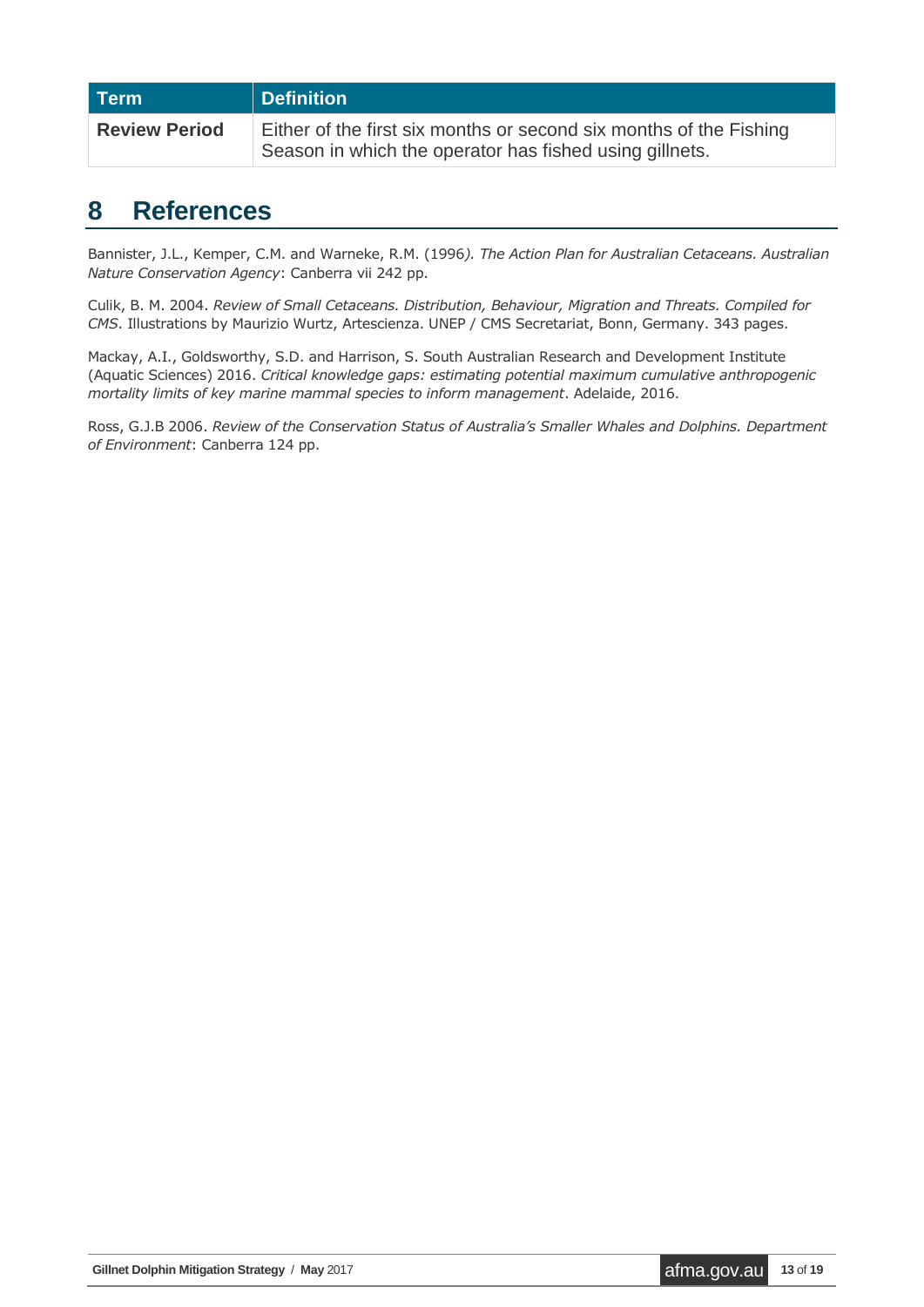## <span id="page-13-0"></span>**Appendix A: Best Practice Mitigation (to be updated as more information becomes available)**

Dolphin mitigation strategies for gillnets in the GHAT remain largely untested though there is a considerable amount of literature from other fisheries and industry experiences that can provide fishers with information to aid in minimising dolphin interactions. The Marine Mammal Working Group dolphin mitigation sub-committee (sub-committee), consisting of industry representatives, mitigation experts and researchers, met during February 2014. The group put forward the best current knowledge of practices that may aid the reduction in dolphin mortalities and agreed that appropriate horizontal and vertical tension is key to minimising interactions (table 3). Appropriate horizontal and vertical tension provides the selectivity of the gillnet in that it allows small animals to pass through the mesh and larger animals are deflected off the net without becoming entangled.

| <b>Recommendation</b>                                                                                                                                             | <b>Benefits</b>                                                                                                                                                                                              |  |  |  |  |
|-------------------------------------------------------------------------------------------------------------------------------------------------------------------|--------------------------------------------------------------------------------------------------------------------------------------------------------------------------------------------------------------|--|--|--|--|
| Use of anchors at both ends of the net                                                                                                                            | Increases horizontal tension<br>Reduces gear movement<br>٠<br>Increases sink rate of net<br>Reduces likelihood of net folding over<br>$\bullet$<br>Maintain selectivity characteristics of net<br>mesh       |  |  |  |  |
| Ensure sufficient:<br>weight is applied to the lead line to hold<br>net to bottom; and<br>floatation is applied to the head line to<br>increase vertical tension. | Increases vertical tension<br>Reduces gear movement<br>Increases sink rate of net<br>$\bullet$<br>Reduces likelihood of net folding over<br>Maintain selectivity characteristics of net<br>$\bullet$<br>mesh |  |  |  |  |
| Set with tide                                                                                                                                                     | Increases horizontal tension<br>Reduces likelihood of gear twisting<br>$\bullet$<br>Maintain selectivity characteristics of net<br>$\bullet$<br>mesh                                                         |  |  |  |  |
| Maintain gear condition                                                                                                                                           | Maintain selectivity characteristics of net<br>mesh                                                                                                                                                          |  |  |  |  |

<span id="page-13-1"></span>**Table 3: Best practice mitigation measures (dependent on individual circumstances) for reducing dolphin interactions with gillnets recommended by industry through the Dolphin Mitigation Sub-Committee.**

While AFMA and the sub-committee cannot guarantee that any single or combination of mitigation recommendations will prevent all dolphin interactions it is expected that implementing the recommendations will reduce the risk of interactions.

AFMA will facilitate a workshop in 2017 to build on the recommendations of the subcommittee, and put forward the best current knowledge of practices that may aid the reduction in dolphin interactions. A best practice mitigation guide will be produced by AFMA and the Industry Associations following this meeting.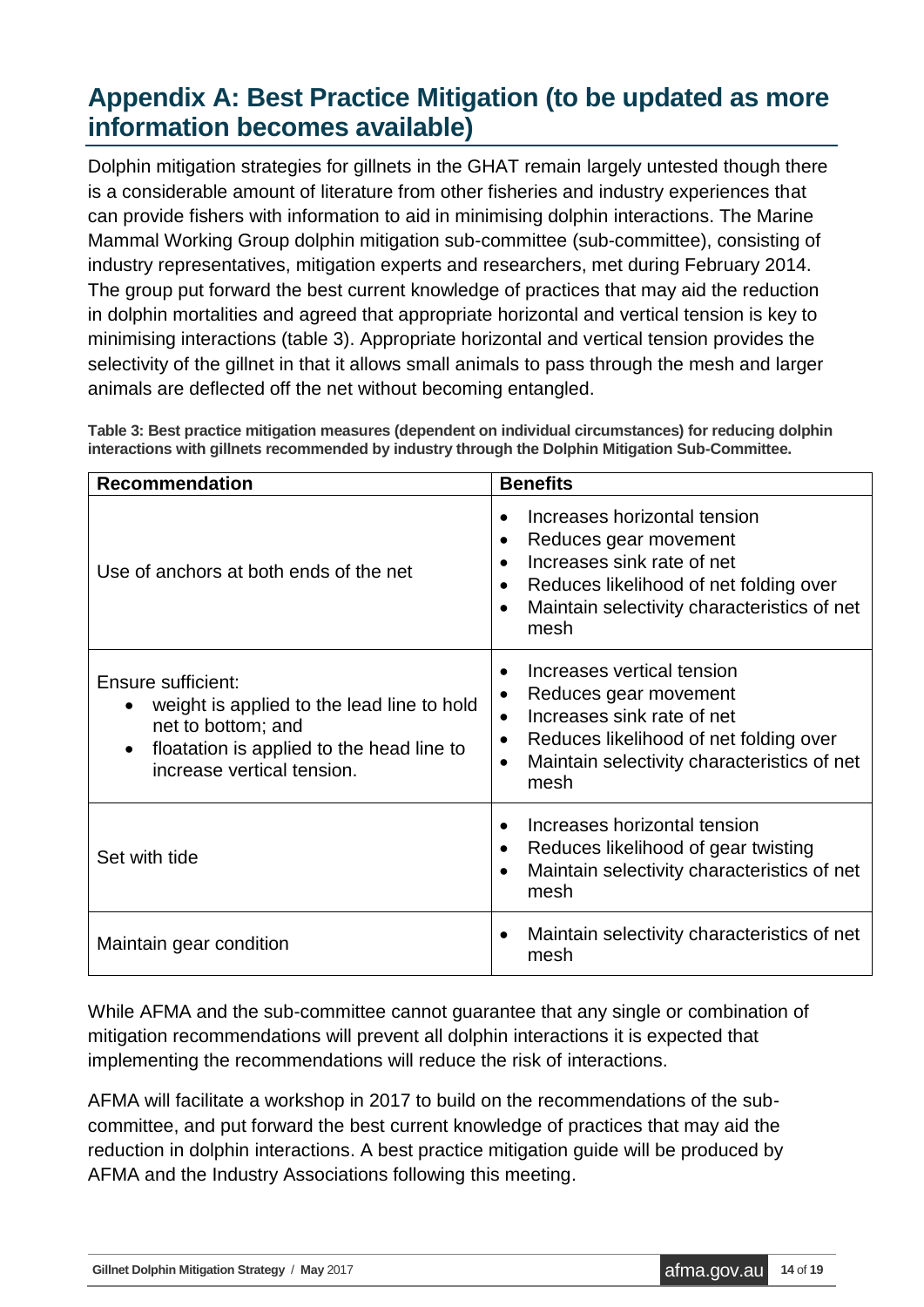## <span id="page-14-0"></span>**Appendix B: Dolphin Interaction Evaluation Report template**

#### **AFMA Dolphin Interaction Evaluation Report**  $V. 4.0$

The reporting requirements for dolphin interactions are outlined in your fishing permit conditions and in the table of reporting requirements in the Management Arrangements booklet for each fishery. If possible, please provide digital photographs to [GHAT@afma.gov.au](mailto:GHAT@afma.gov.au) of the entanglement and of the animal for identification purposes.

| Voyage departure date                                                                         |                   |                                   |  |                |               |         |        |                   |
|-----------------------------------------------------------------------------------------------|-------------------|-----------------------------------|--|----------------|---------------|---------|--------|-------------------|
| Voyage return date                                                                            |                   |                                   |  |                |               |         |        |                   |
| <b>Name of vessel</b>                                                                         |                   |                                   |  |                |               |         |        |                   |
| Home port                                                                                     |                   |                                   |  |                |               |         |        |                   |
| Dolphin species name (refer ID guide)                                                         |                   |                                   |  |                |               |         |        |                   |
| <b>Number of animals caught</b>                                                               |                   |                                   |  |                |               |         |        |                   |
| How was dolphin caught (select one)                                                           |                   | Wrapped                           |  | Wrapped        |               |         | Bagged | Fell out          |
|                                                                                               | Meshed            | by<br>headrope                    |  | by<br>footrope |               | in mesh |        | at bow<br>roller. |
| Describe how dolphin was meshed e.g.<br>tail, fin wrapped, location in mesh (upper,<br>lower) |                   |                                   |  |                |               |         |        |                   |
| Fate of animal and life status e.g.<br>discarded, tagged and discarded,                       |                   |                                   |  |                |               |         |        |                   |
| Photograph taken?                                                                             |                   | <b>YES</b>                        |  |                | <b>NO</b>     |         |        |                   |
| Where was the dolphin caught in the fleet<br>set?                                             |                   | Start of fleet<br>Middle of fleet |  | End of fleet   |               |         |        |                   |
| <b>Carcass condition</b>                                                                      | Clean, undamaged. |                                   |  |                | Lice damaged. |         |        |                   |
| <b>Location of interaction</b>                                                                | Latitude          |                                   |  |                |               |         |        |                   |
|                                                                                               | Longitude         |                                   |  |                |               |         |        |                   |
| Date & time of interaction                                                                    |                   |                                   |  |                |               |         |        |                   |
| Logbook number and page number                                                                | Logbook #:        |                                   |  |                | Page #:       |         |        |                   |
| <b>Shot time</b>                                                                              | Start:            |                                   |  |                | End:          |         |        |                   |
| <b>Haul time</b>                                                                              | Start:            |                                   |  |                | End:          |         |        |                   |
| Shot depth (m)                                                                                |                   |                                   |  |                |               |         |        |                   |
| Weather & sea conditions at time of set:                                                      |                   |                                   |  |                |               |         |        |                   |
| Weather & sea conditions at time of haul:                                                     |                   |                                   |  |                |               |         |        |                   |
| Average vessel setting course & speed at<br>set:                                              | Course:           |                                   |  |                | Knots:        |         |        |                   |
| Average vessel setting course & speed at<br>haul:                                             | Course:           |                                   |  |                | Knots:        |         |        |                   |
| Standard shot (if no describe problems /<br>tangles etc)                                      |                   |                                   |  |                |               |         |        |                   |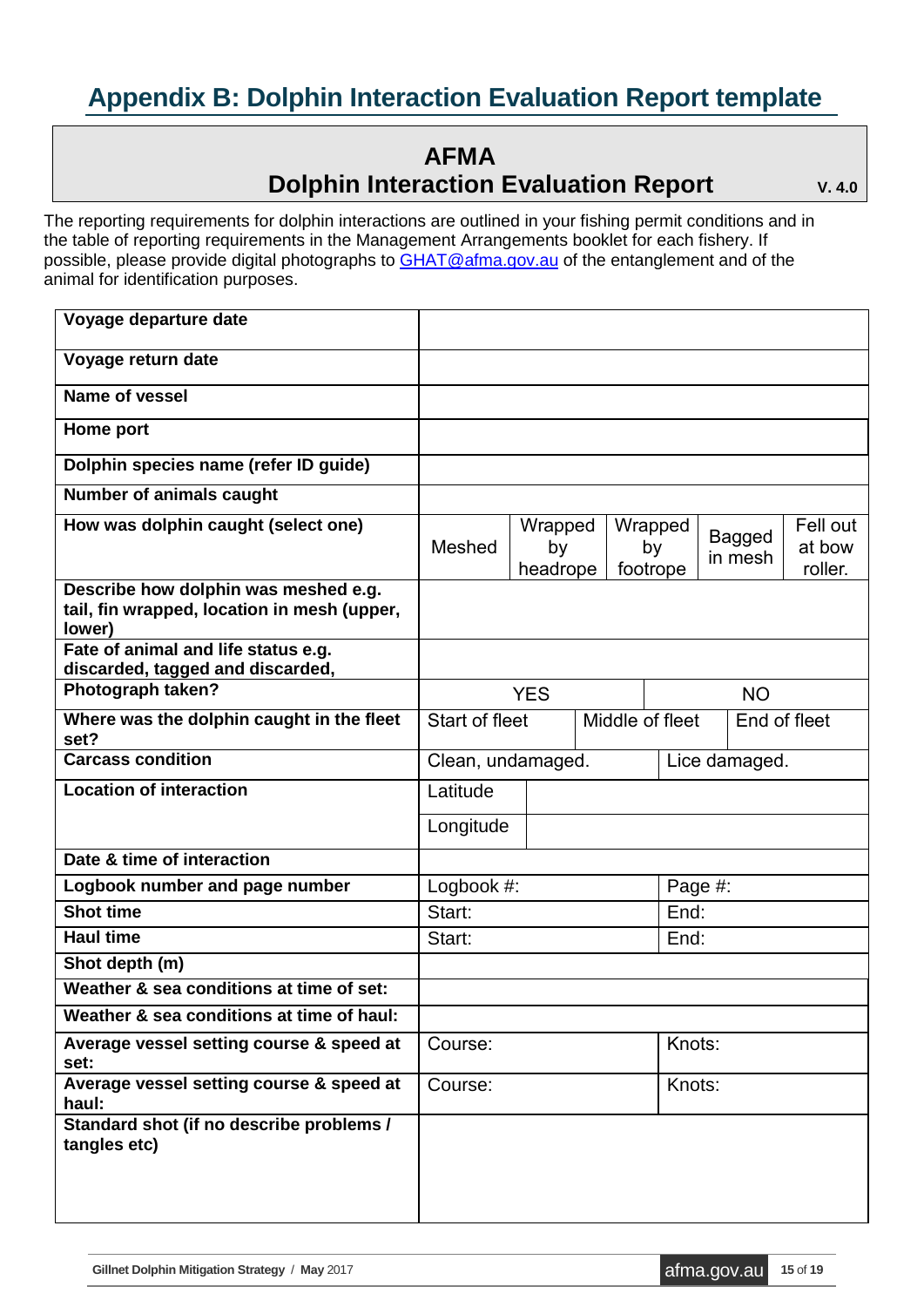| <b>Shot direction</b>                  | With tide  | Into wind  | Into swell | Across<br>tide |  |
|----------------------------------------|------------|------------|------------|----------------|--|
| Were dolphins observed before setting? | <b>YES</b> |            | <b>NO</b>  |                |  |
| Were dolphins observed during setting? |            | <b>YES</b> |            | <b>NO</b>      |  |
| Were dolphins observed during hauling? |            | <b>YES</b> | <b>NO</b>  |                |  |
| Any unusual events around interaction? |            |            |            |                |  |
| Bands, tags or markings present?       |            | YES        | NO         |                |  |

| <b>Description of</b><br>fishing gear | Fleet length:                                                     |             |         |  |               |           |
|---------------------------------------|-------------------------------------------------------------------|-------------|---------|--|---------------|-----------|
|                                       | Overall mesh condition:                                           | Poor        | Average |  | Good          | Excellent |
|                                       | Mesh condition 50m either side of<br>interaction location in net: | Poor        | Average |  | Good          | Excellent |
|                                       | Hanging ratio (m net per 100m of<br>headrope):                    |             |         |  |               |           |
|                                       | Mono ply diameter:                                                |             |         |  |               |           |
|                                       | Footrope specification:                                           | Weight g/m: |         |  | Diameter:     |           |
|                                       | Method of anchoring net:                                          | Anchor      | Chain   |  | <b>Block</b>  | None      |
|                                       | Number of anchors, chain lengths<br>or blocks used per fleet:     | $\mathbf 0$ |         |  | 1             | 2         |
|                                       | Approximate weight of each<br>anchor, chain or block:             | (kg)        |         |  |               |           |
|                                       | Mesh colour where interaction<br>occurred:                        |             |         |  |               |           |
|                                       | Headrope construction:                                            | Floatrope   |         |  | Standard rope |           |
|                                       | Headrope diameter:                                                |             |         |  |               |           |
|                                       | Number of floats used on headrope<br>(if any) and spacing:        |             |         |  |               |           |
|                                       | Float type and material:                                          |             |         |  |               |           |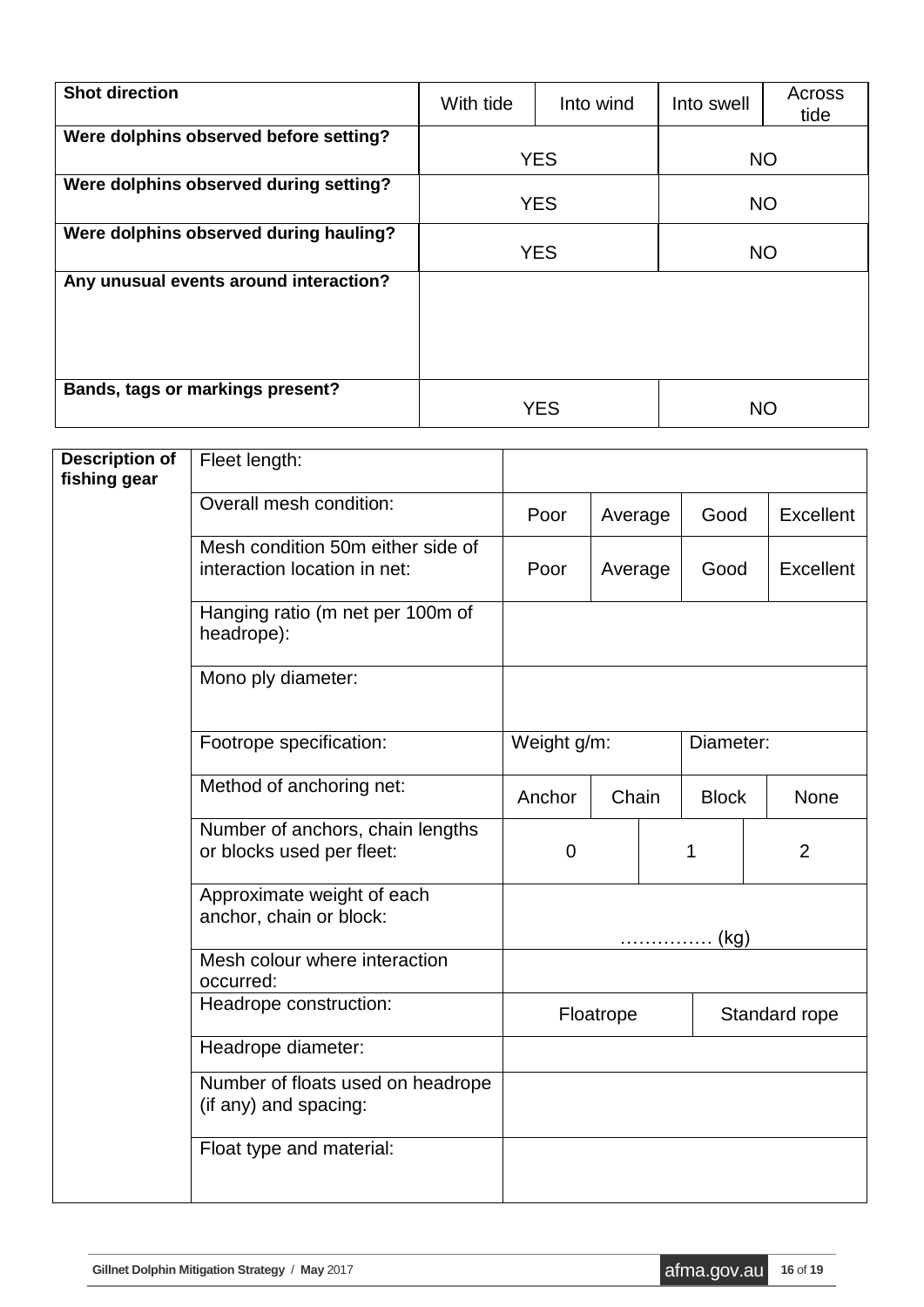| <b>Detail</b>   |  |
|-----------------|--|
| procedures, if  |  |
| any, the vessel |  |
| has put in      |  |
| place to        |  |
| prevent any     |  |
| further         |  |
| interactions    |  |

**Were any acoustic dolphin mitigation devices fitted to the net or deployed before the dolphin interaction occurred and what was the distance from the dolphin to the device?** 

-----------------------------------------------------------------------------------------------------------------

**If yes, describe what gear you were deploying including manufacturers specification, setup (frequency range of device, number of devices, spacing along net used to ensure signal overlap from device etc.) and maintenance regime used to check device is working.** 

-----------------------------------------------------------------------------------------------------------------

-----------------------------------------------------------------------------------------------------------------

-----------------------------------------------------------------------------------------------------------------

-----------------------------------------------------------------------------------------------------------------

**Draw a diagram of how your gear was set when the interaction occurred:** 

#### **Additional Comments**

Provide any additional comments that may be relevant and not recorded above.

----------------------------------------------------------------------------------------------------------------- ----------------------------------------------------------------------------------------------------------------- ----------------------------------------------------------------------------------------------------------------- -----------------------------------------------------------------------------------------------------------------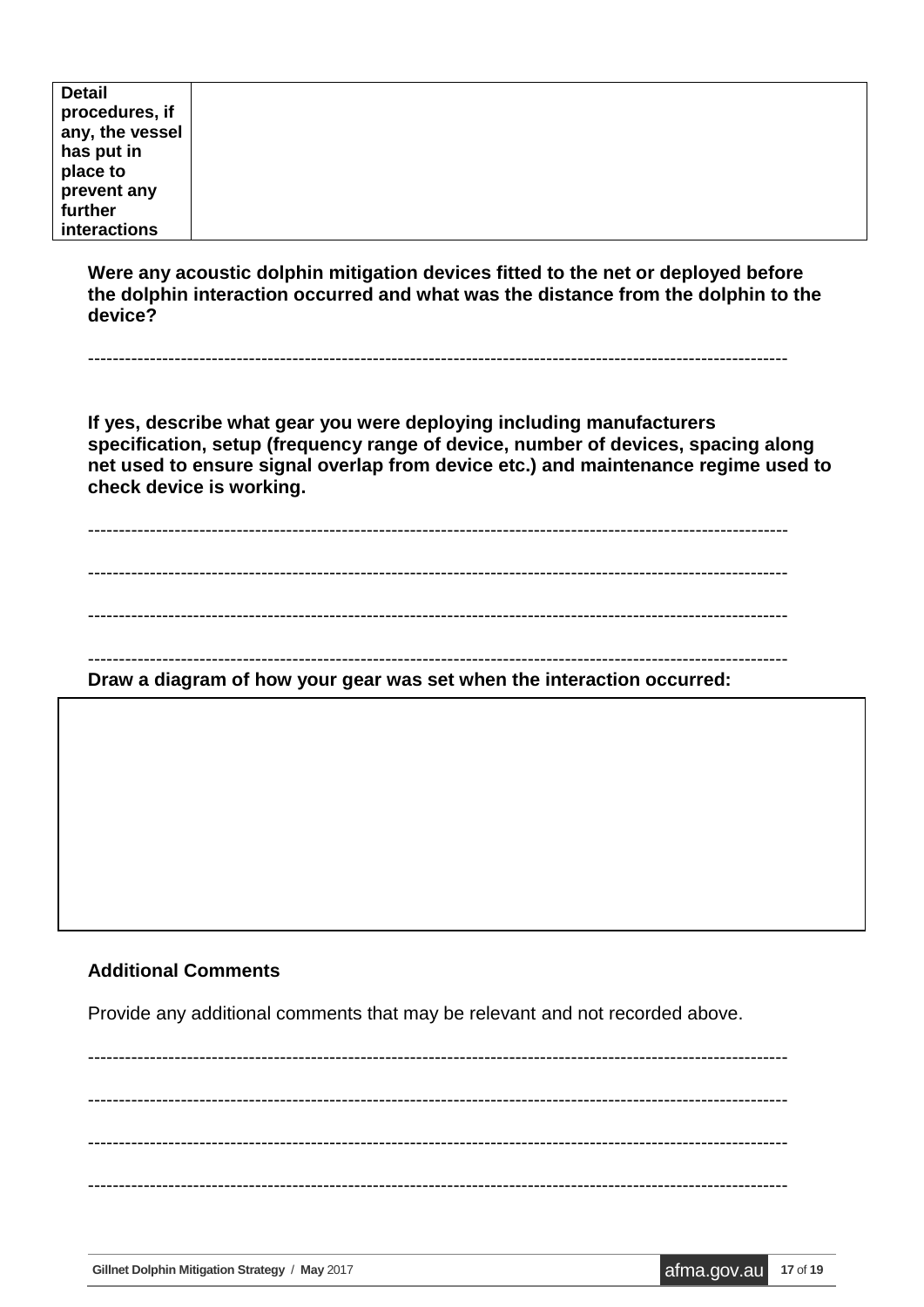## <span id="page-17-0"></span>**Appendix C: Dolphin Mitigation Plan template and approval procedure**

A template for a vessel specific Dolphin Mitigation Plan can be found on AFMA's website at www.afma.gov.au/portfolio-item/dolphins/dolphin-mitigation-plan-template.

Once AFMA has received a vessel specific Dolphin Mitigation Plan (a Plan) from an operator, AFMA will approve, or not approve, a Plan within five business days of receipt to GHAT@afma.gov.au.

Given that this Strategy is based on an individual responsibility approach, AFMA does not prescribe specific mitigation measures that must be included in the Dolphin Mitigation Plan. AFMA will only approve a Dolphin Mitigation Plan where it is satisfied the plan details actions to minimise interactions being taken in the following areas:

- fishing practices (e.g. how you are setting relative to tide)
- gear setup (e.g. any changes or modifications to gear from previous seasons)
- mitigation devices (e.g. any mitigation or modifications)

AFMA will notify an operator and provide feedback if a Plan is not approved. It is then the operator's responsibility to review and revise the Plan and resubmit to AFMA for approval.

The concession holder must ensure that any modification to mitigation procedures is documented and reported to AFMA at GHAT@afma.gov.au for reassessment and consideration for approval prior to use. In considering changes to a Plan, AFMA may increase monitoring requirements to review any changes to mitigation measures.